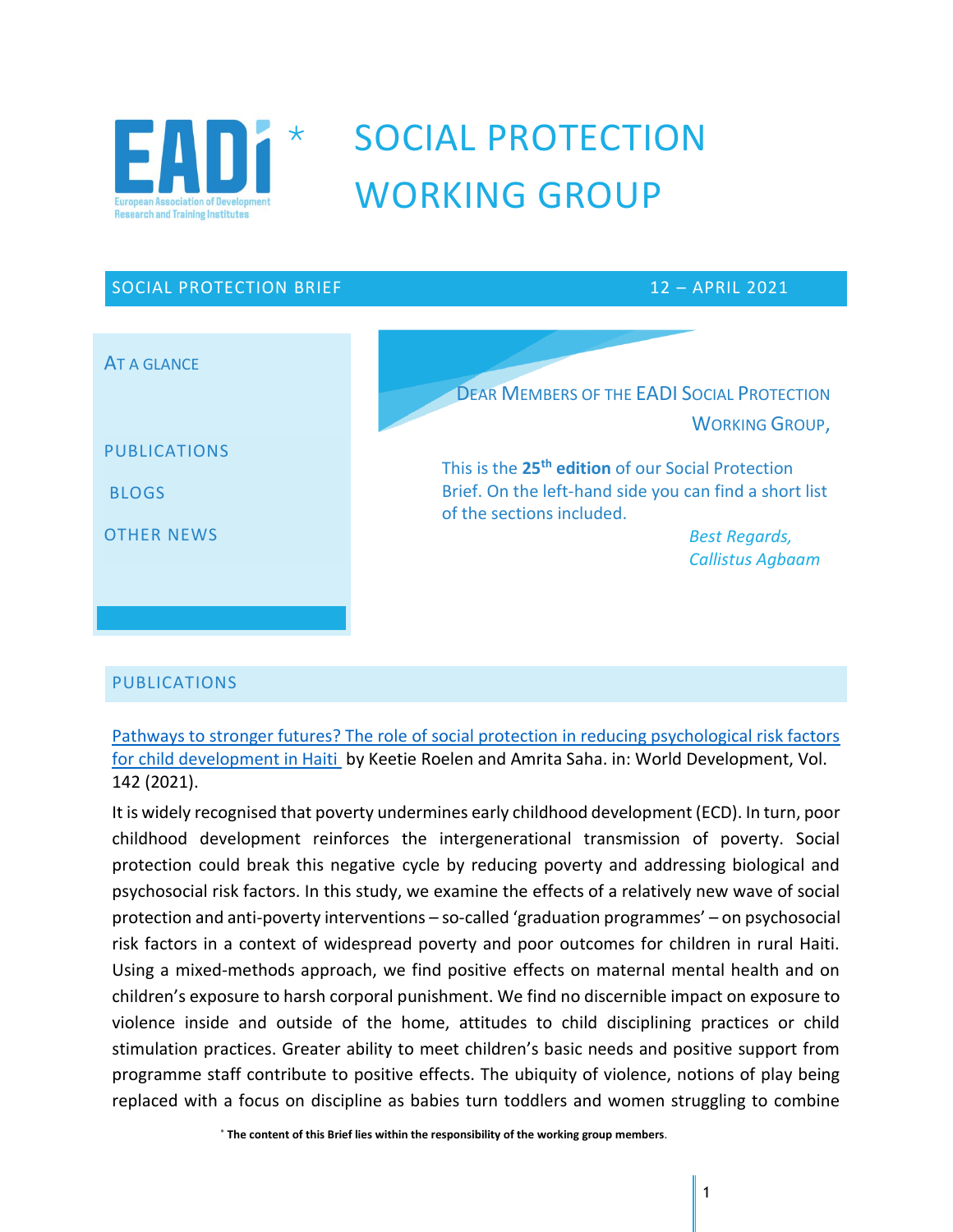child care with paid work and domestic chores serve as explanations for lack of impact. Findings point to the potential and limitations of social protection and anti-poverty interventions to address pernicious issues such as poor ECD outcomes and highlight the importance of a multisectoral approach.

### Policy Pollination: A Brief History of Social Protection's Brief History in Africa by Stephen Devereux. IDS Working Paper 543 (2020).

The relatively recent emergence and sustained rise of social protection as a policy agenda in Africa can be understood as either a nationally owned or 'donor-driven' process. While elements of both can be seen in different countries at different times, this paper focuses on the pivotal role of transnational actors, specifically international development agencies, as 'policy pollinators' for social protection. These agencies deployed a range of tactics to induce African governments to implement cash transfer programmes and establish social protection systems, including: (1) building the empirical evidence base that cash transfers have positive impacts, for advocacy purposes; (2) financing social protection programmes until governments take over this responsibility; (3) strengthening state capacity to deliver social protection, through technical assistance and training workshops; (4) commissioning and co-authoring national social protection policies; (5) encouraging the domestication of international social protection law into national legislation. Despite these pressures and inducements, some governments have resisted or implemented social protection only partially and reluctantly, either because they are not convinced or because their political interests are not best served by allocating scarce resources to cash transfer programmes. This raises questions about the extent to which the agendas of development agencies are aligned or in conflict with national priorities, and whether social protection programmes and systems would flourish or wither if international support was withdrawn.

## Subsidy reforms in the Middle East and North Africa**:** Strategic options and their consequences for the social contract by Georgeta Vidican Auktor and Markus Loewe. DIE Discussion Paper 12/2021

After independence, energy and food subsidies became a cornerstone of the social contracts in the Middle East and North Africa (MENA) countries. Governments spent heavily to reduce poverty and strengthen their own legitimacy. However, as government rents faded, subsidy spending became financially unsustainable and foreign donors pressed for reforms. In their latest discussion paper, Vidican Auktor and Loewe argue that subsidy reform is challenging because it affects the nature of social contracts profoundly and distinctly and bears the risk of government delegitimisation. The paper assesses how Morocco, Egypt and Iran have dealt with the challenge in reforms implemented between 2010 and 2017. The governments of the three countries applied quite distinct strategies to prevent major social unrest – with the effect that the social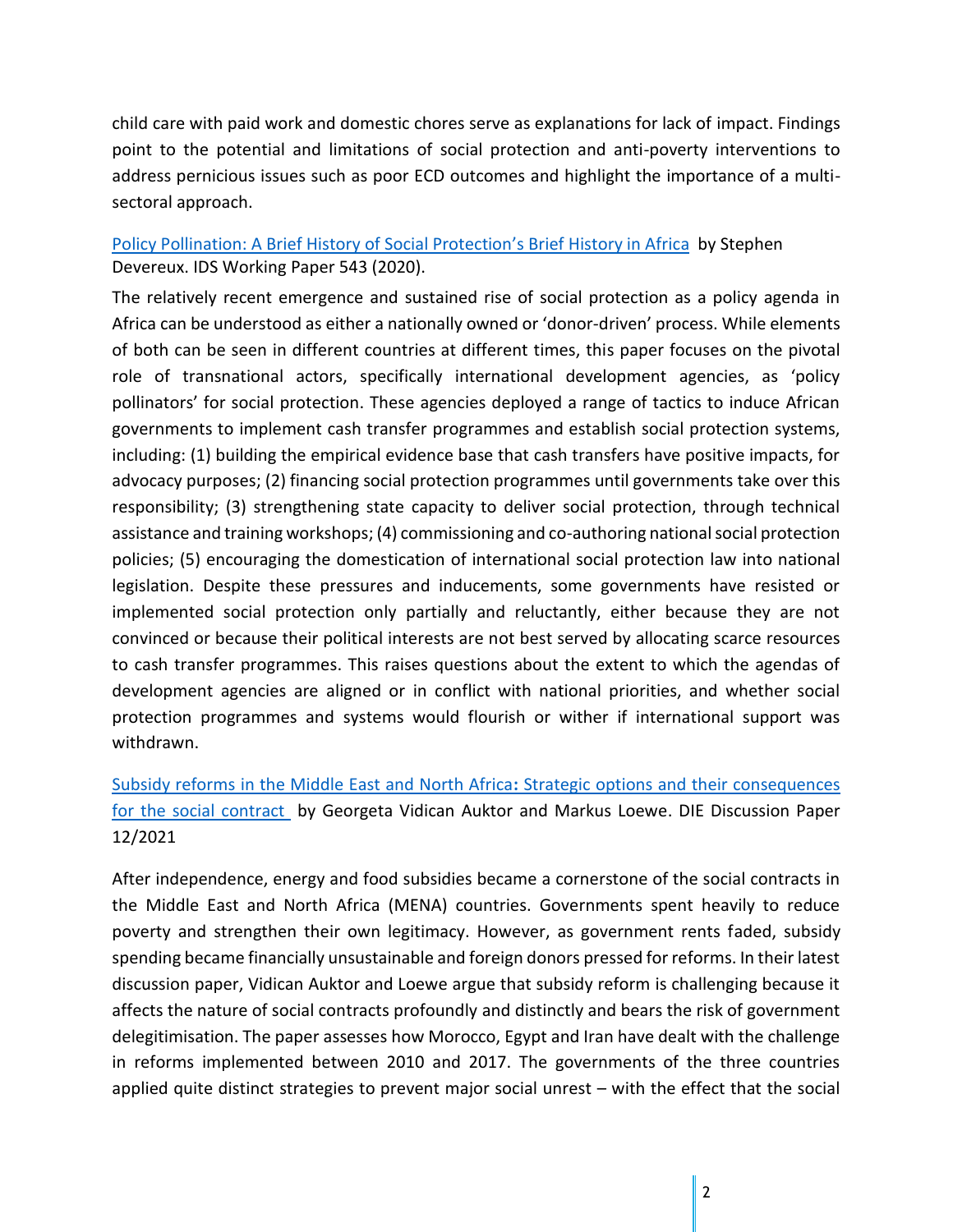contracts of the three countries changed in quite different ways. Morocco's government engaged in dialogue with society, implemented compensatory measures for the poor and thereby succeeded in preserving some features of its original social contract. Egypt's government dismantled subsidy schemes quite radically without systematic consultation campaigns or meaningful compensatory measures. Here, the provision of social benefits is longer the key pillar of the social contract. Instead, the government relies more ad more on repression and a narrative of collective security. Iran's government, finally, replaced subsidies with a generous quasiuniversal cash transfer scheme, which was more cost-efficient and egalitarian. Thereby, it paved the way to a more inclusive social contract, at least for a couple of years until inflation and external shocks eroded the real value of the new direct cash transfers.

Do social transfers benefit local economic development? The case of cash-for-work programmes in Jordan by Loewe Markus and Tina Zintul. Economic Research Forum (ERF) Discussion Papers 1467 (2021).

The discussion paper investigates what effects cash-for-work (CfW) can have on local economic development (LED). It is based on the hypothesis that CfW, which is targeted provision of jobs to vulnerable households, affects LED directly (through employment and income for workers and the creation of public goods) but also indirectly (through multiplier and investment effects as well as better social cohesion). The article builds on quantitative and qualitative research conducted in Jordan in 2019, Jordan being a particularly interesting case for the topic: Here, different foreign donors have set up a whole bunch of different CfW programmes after 2016 to support Syrian refugees along with vulnerable Jordanians. The results confirm that CfW has an indirect impact on LED through multiplier effects since CfW participants spend most of their income locally. In addition, CfW programmes in Jordan improve the skills and employability of their participants. This upgrading does not transform into higher employment rates, however, because the Jordanian labour market is extremely tight. Finally, the programmes empower women; they open new doors to the labour market and contribute to a – however not irrevocable – change of traditional gender roles. Our suggestion is thus that other refugee host countries set up CfW programmes as well, covering both refugees and low-income nationals.

The Politics of Domestic Resource Mobilization for Social Development by Katja Hujo. UNRISD Research and Policy Brief 34, (2021).

At a time when the development community is grappling with the challenge of raising the required investment to achieve the Sustainable Development Goals (SDGs) and to address the socio-economic consequences of the Covid-19 pandemic, countries' mobilization of their own domestic resources for social development is more important than ever. This Brief summarizes UNRISD research showing that while increased international solidarity is indispensable to help shoulder the financial burden of crisis response and of investment in the socio-ecological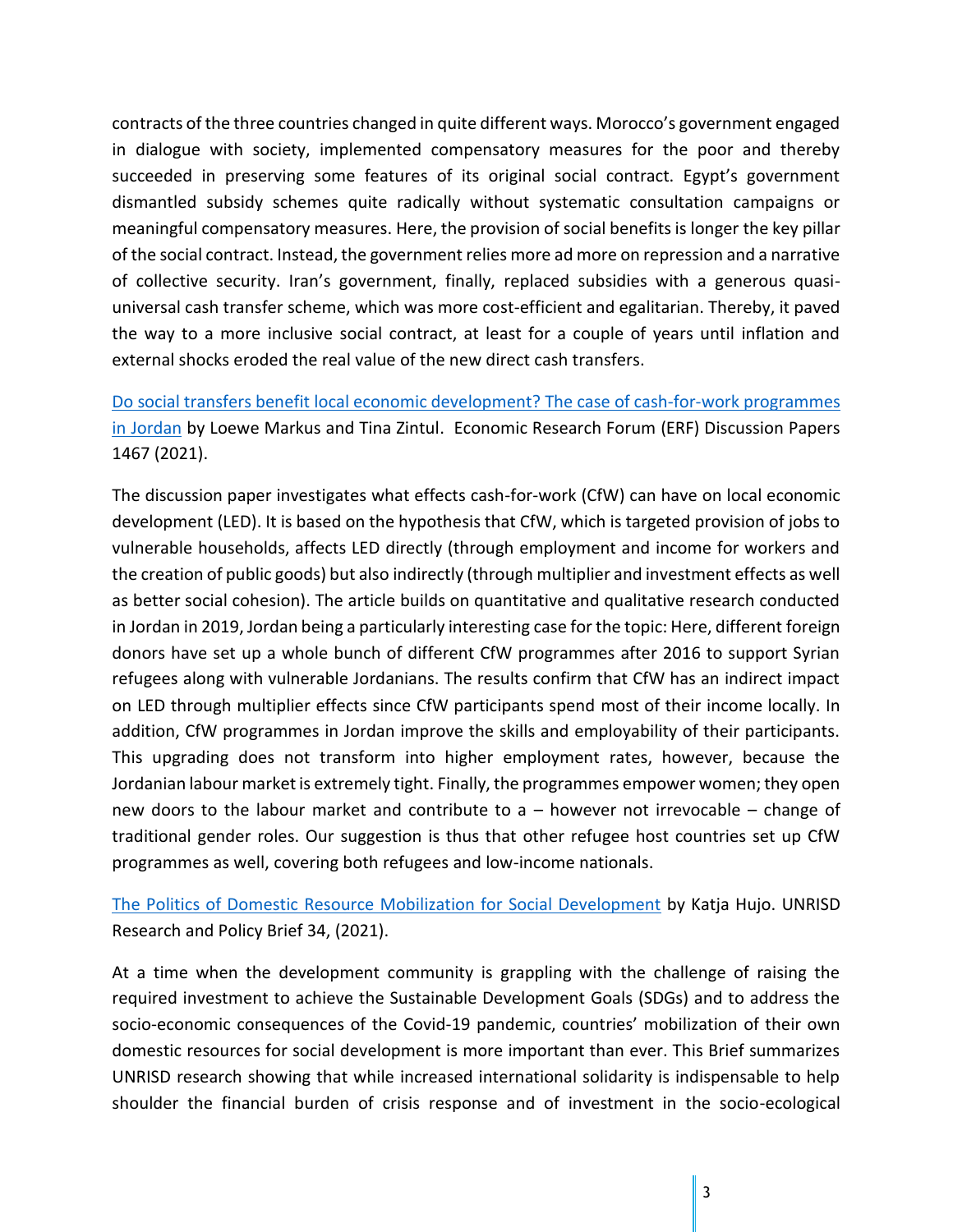transformation required to truly meet the SDGs, expanding fiscal space and capacity in the global South will be key for building a new social contract that is inclusive and sustainable.

Responding to Protracted Displacement Using the Humanitarian-Development-Peace Nexus Approach: UNDP and UNHCR Theory of Change by Katja Hujo. UNRISD Research and Policy Brief 33, (2020).

Forced displacement is now affecting more than 80 million people in the world and many are in protracted situations. This long-lasting displacement blurs the lines between humanitarian crisis and longer-term development, and creates additional challenges for conflict resolution or prevention. In response we need stronger collaboration between the many actors involved based on an approach which has come to be known as the humanitarian-development-peace (HDP) nexus, or triple nexus. In line with the holistic vision of the Sustainable Development Goals (SDGs) and the Global Compact on Refugees (GCR), such an integrated approach aims to lead to a better understanding of, and more effective responses to, the complexity of protracted displacement, while fostering coherent and complementary collaborations between different partners. The final objective is to create a safe and secure environment for both the forcibly displaced and host populations, where everyone can realize their rights and access services, while contributing to and benefitting from society and the economy in ways that promote resilience and longer-term solutions.

The Humanitarian-Development-Peace Nexus: Towards Differentiated Configurations by Sebastian Benedikt Weishaupt. UNRISD Working Paper 08/2020.

This paper examines and problematizes recent conceptualizations of the Humanitarian-Development-Peace (HDP) nexus, which has been proposed as a comprehensive response to protracted crises and, in particular, protracted displacement. It is based on a literature review and primarily addresses those organizations currently experimenting with the idea of nexus programming. The paper aims to encourage a more differentiated debate about the HDP nexus. For that purpose, four aspects that deserve further inquiry are fleshed out and tentatively sketched as determinants for a variety of potential nexus configurations. First, the common conceptualization of humanitarian aid, development and peace as sectoral *silos* is problematized as it emphasizes separations and disregards overlaps. Attention is drawn to ideological differences within each of the three sectors, as they illustrate that differences between and overlaps of humanitarian, development and peace objectives, activities and outcomes are organization specific. Second, inter- and intra-organizational perspectives on the HDP nexus are distinguished, as they provide starting points for *bridging* and/or *breaking* the silos. Third, the disregard of contextual particularities in conceptualizing the nexus is problematized, calling for further exploration regarding the conditions that enable or prevent a nexus approach in a specific context. Fourth, and related to the former, it is argued that the substance of nexus configurations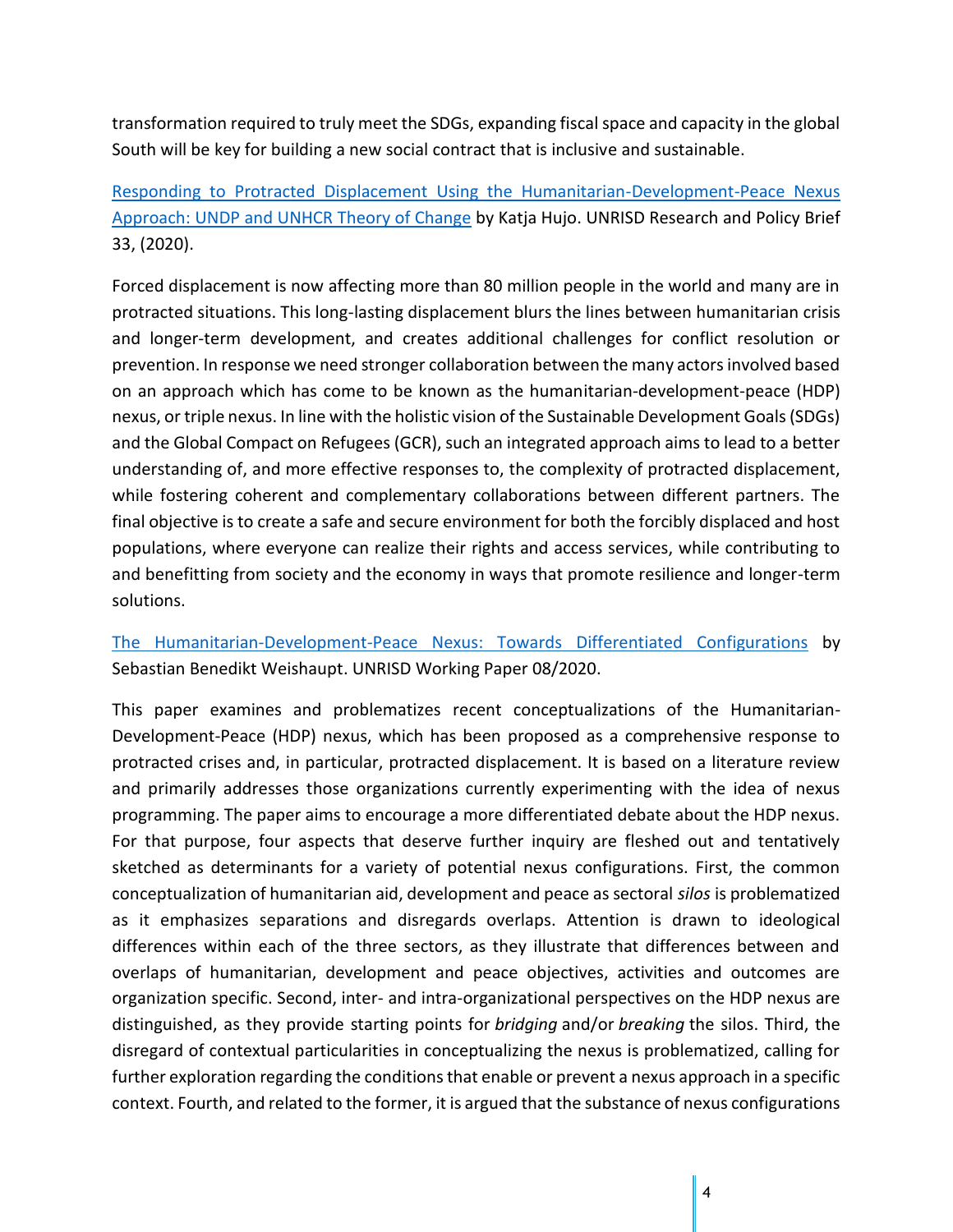needs to become a more prominent element in the debate. Answers need to be found not only for how the HDP nexus can be pursued, facilitated and institutionalized but with which activities and outcomes it can be substantiated. In conclusion, the paper acknowledges the potential of the HDP nexus to encourage thinking beyond distinct spheres of competence and intervention but warns against the conceptualization and proliferation of a nexus-blueprint.

A global fund for social protection could help to establish safety nets in low-income countries by Markus Kaltenborn and Laura Kreft. Development and Cooperation 4/2021.

For years, social experts have proposed the establishment of a Global Fund for Social Protection – an international institution to help low-income countries develop the capacity to finance a minimum level of social protection for their population. The debate is now gaining momentum. This article therefore explores issues pertaining to present support, mandate and organizational structures as well as a call for new global initiatives to address issues of social protection financing in developing countries.

Social Protection by Markus Kaltenborn. Encyclopedia of Law and Development (edited by Koen DeFeyter, Gamze Erdem Türkelli and Stéphanie de Moerloose) Edward Elgar Publishing 2021.

The encyclopedia entry provides a brief overview of the legal framework of social protection, the rights-based approach and the extraterritorial obligations arising from the right to social security.

#### BLOGS

Social protection during conflict: reflections on Tigray by Rachel Sabates-Wheeler and Jeremy Lind https://www.ids.ac.uk/opinions/social-protection-during-conflict-reflections-on-tigray/

Poverty has a language by Keetie Roelen https://poverty-unpacked.org/2021/03/28/povertyhas-a-language/

#### OTHER NEWS

The IDS announces the extension of it's free Online course on Social Protection until 28 February 2022. To enroll, please click the link: https://www.ids.ac.uk/professional-developmentcourses/social-protection-a-primer/

The Community of Practice on Social protection in Crisis Contexts announces the launching of a dedicated Discussion group (Dgroup): https://dgroups.org/groups/social-protection-crisiscontexts/. Anyone interested in the topic is of course invited to also become a member of the community on: https://socialprotection.org/connect/communities/social-protection-crisiscontexts/join-our-discussion-group-dgroup